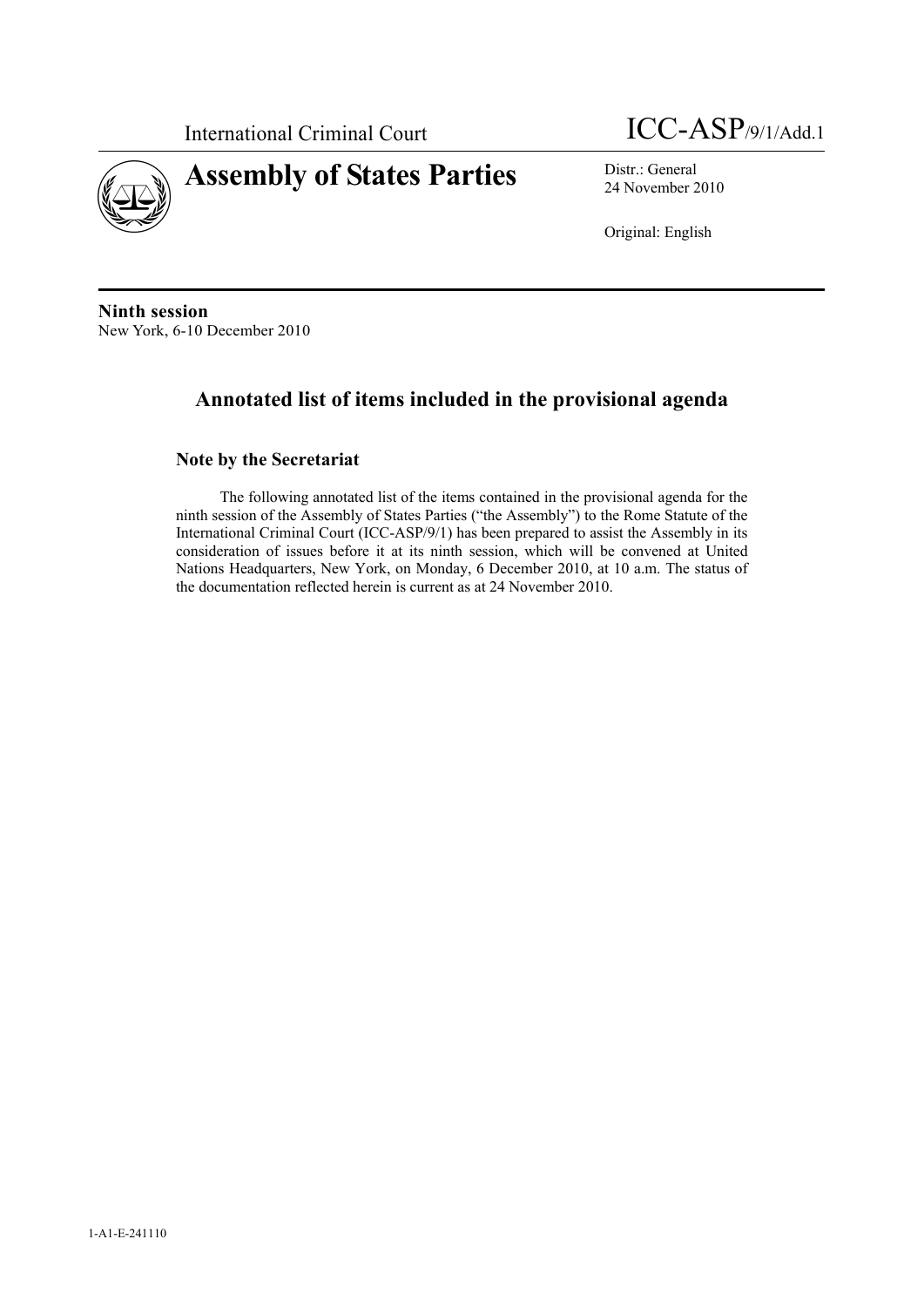### **Annotated list of items included in the provisional agenda**

### **1. Opening of the session by the President**

In accordance with article 112, paragraph 6, of the Rome Statute, the Assembly of States Parties ("the Assembly") meets once a year in regular session. In accordance with rule 5 of the Rules of Procedure of the Assembly of States Parties ("Rules of Procedure"). the Assembly, at the  $7<sup>th</sup>$  meeting of its sixth session, on 14 December 2007, decided to convene its ninth session in New York and at the  $8<sup>th</sup>$  meeting of its eighth session, on 26 November 2009, the Assembly decided that the ninth session would be held for a period of five working days as early as possible in December 2010 with the specific dates to be fixed by the Bureau.<sup>2</sup> At its fourteenth meeting, on 5 October 2010, the Bureau, on the basis of General Assembly decision 65/501, dated 14 September 2010, fixed 6 to 10 December 2010 as the dates for the ninth session.

At the  $6<sup>th</sup>$  meeting of its sixth session, on 13 December 2007, the Assembly elected Mr. Christian Wenaweser (Liechtenstein) President of the Assembly for the seventh to ninth sessions.3 Rule 30 of the Rules of Procedure provides that the President shall declare the opening of each plenary meeting of the session.

#### **2. Silent prayer or meditation**

Pursuant to rule 43 of the Rules of Procedure, immediately after the opening of the first plenary meeting and immediately preceding the closing of the final plenary meeting, the President shall invite the representatives to observe one minute of silence dedicated to prayer or meditation.

#### **3. Adoption of the agenda**

Rules 10 to 13 and 18 to 22 of the Rules of Procedure concerning the agenda are applicable to regular sessions.

In accordance with rules 10 and 11 of the Rules of Procedure, the provisional agenda for the ninth session (ICC-ASP/9/1) was issued on 8 July 2010. In accordance with rule 19 of the Rules of Procedure, the agenda shall be submitted to the Assembly for approval as soon as possible after the opening of the session.

#### *Documentation*

Provisional agenda (ICC-ASP/9/1)

#### **4. States in arrears**

According to article 112, paragraph 8, of the Rome Statute, "A State Party which is in arrears in the payment of its financial contributions towards the costs of the Court shall have no vote in the Assembly and in the Bureau if the amount of its arrears equals or exceeds the amount of the contributions due from it for the preceding two full years."

At its fourth session, the Assembly took note of the report of the Bureau on the arrears of States Parties<sup>4</sup> and the recommendations therein and invited the Bureau to report back to the fifth session of the Assembly on the status of arrears, including on suggestions, if necessary, of measures to promote the timely, full and unconditional payment of assessed contributions and advances towards the costs of the Court. Furthermore, the Assembly

 $4$  ICC-ASP/4/14.

<sup>&</sup>lt;sup>1</sup> Official Records of the Assembly of States Parties to the Rome Statute of the International Criminal Court, First *session*, New York, 3-10 September 2002 (ICC-ASP/1/3 and Corr.1), part II.C.

<sup>&</sup>lt;sup>2</sup> Official Records ... Eighth session... 2009 (ICC-ASP/8/20), vol. I, part II, resolution ICC-ASP/8/Res.3, para. 57.<br><sup>3</sup> Official Records ... Sixth session...2007 (ICC-ASP/6/20), vol. I, part I.B, para. 22. In accordanc the Rules of Procedure, the President is elected for a three-year term.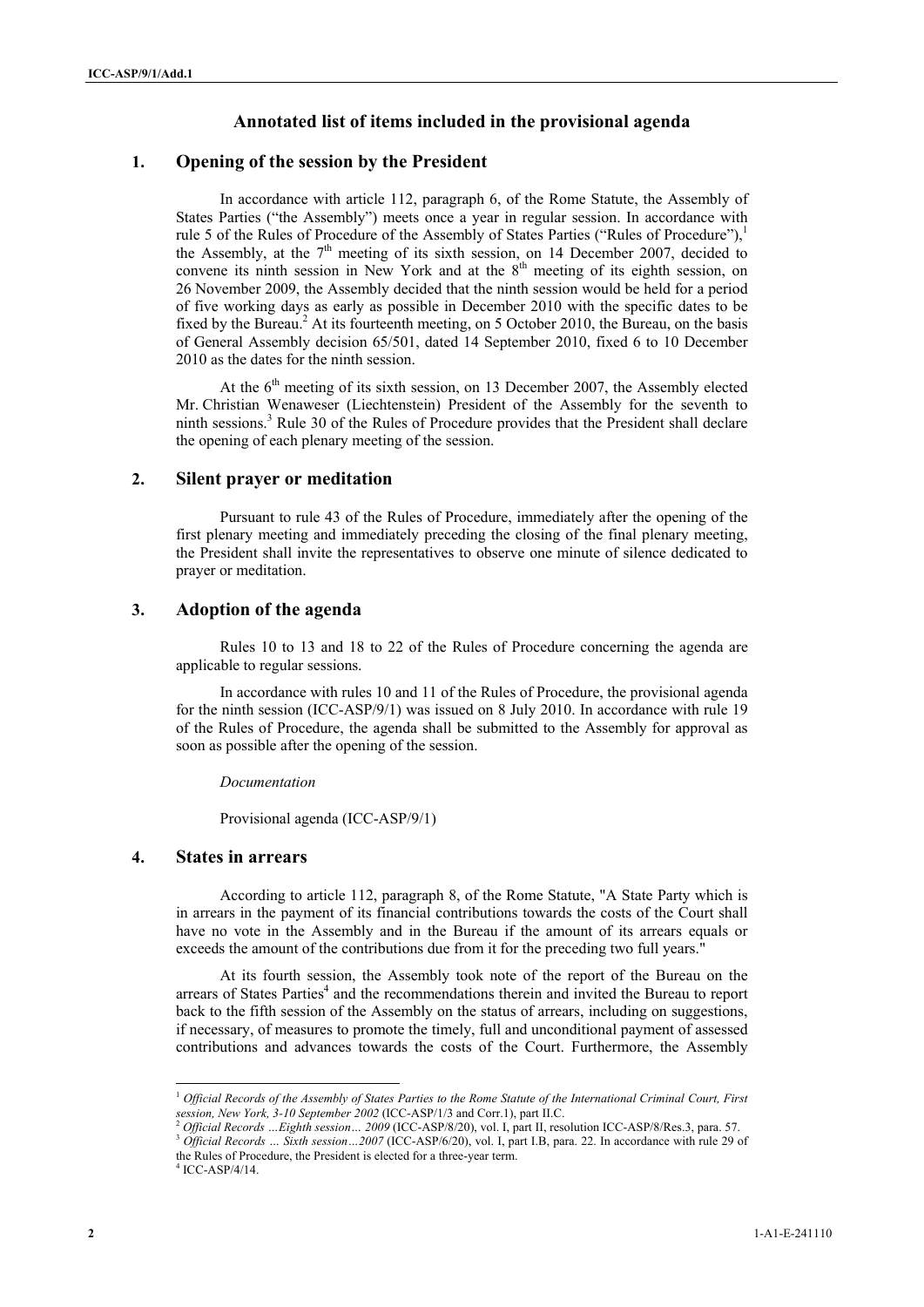decided that requests for exemption under article 112, paragraph 8, of the Rome Statute, should be submitted by States Parties to the Secretariat of the Assembly at least one month before the session of the Committee on Budget and Finance ("the Committee"), so as to facilitate the Committee's review of the requests and that the Committee should advise the Assembly of States Parties before the Assembly decided on any requests for exemption under article 112, paragraph 8, of the Rome Statute.<sup>5</sup>

At its fifth session, the Assembly renewed the appeal to States Parties in arrears to settle their accounts with the Court as soon as possible. In this connection, the Assembly adopted resolution ICC-ASP/5/Res.3 containing recommendations setting out a specific procedure for requesting exemptions from the loss of voting rights<sup>6</sup> and decided that the Bureau should review on a regular basis the status of payments received throughout the financial year of the Court and consider additional measures to promote payments by States Parties, as appropriate.<sup>7</sup>

*Documentation* 

Report of the Bureau on the arrears of States Parties (ICC-ASP/9/27)

#### **5. Credentials of representatives of States at the ninth session**

#### **(a) Appointment of the Credentials Committee**

#### **(b) Report of the Credentials Committee**

Representation and credentials are regulated by rules 23 to 28 of the Rules of Procedure. In accordance with rule 24, the credentials of representatives of States Parties and the names of alternates and advisers shall be submitted to the Secretariat if possible not later than 24 hours after the opening of the session. The credentials shall be issued by the Head of State or Government or by the Minister for Foreign Affairs or by a person authorized by either of them.

Under rule 25, a Credentials Committee, consisting of representatives of nine States Parties to be appointed at the beginning of each session by the Assembly on the proposal of the President, shall examine the credentials of representatives of States Parties and report to the Assembly without delay.

#### **6. Organization of work**

The Assembly will consider and adopt a programme of work at the beginning of the session on the basis of a proposal by the Bureau.

### **7. General debate**

*No documentation* 

#### **8. Report on the activities of the Bureau**

In accordance with article 112, paragraph 2(c), of the Rome Statute, the Assembly shall consider the reports and activities of the Bureau and take appropriate action in that regard.

<sup>5</sup> *Official Records of the Assembly of States Parties to the Rome Statute of the International Criminal Court, Fourth session, The Hague, 28 November to 3 December 2005* (ICC-ASP/4/32), part III, ICC-ASP/4/Res.4, paras. 40, 43 and 44.

<sup>6</sup> *Official Records … Fifth session … 2006* (ICC-ASP/5/32), part III, resolution ICC-ASP/5/Res.3, annex III. 7  $7$  Ibid., para. 42.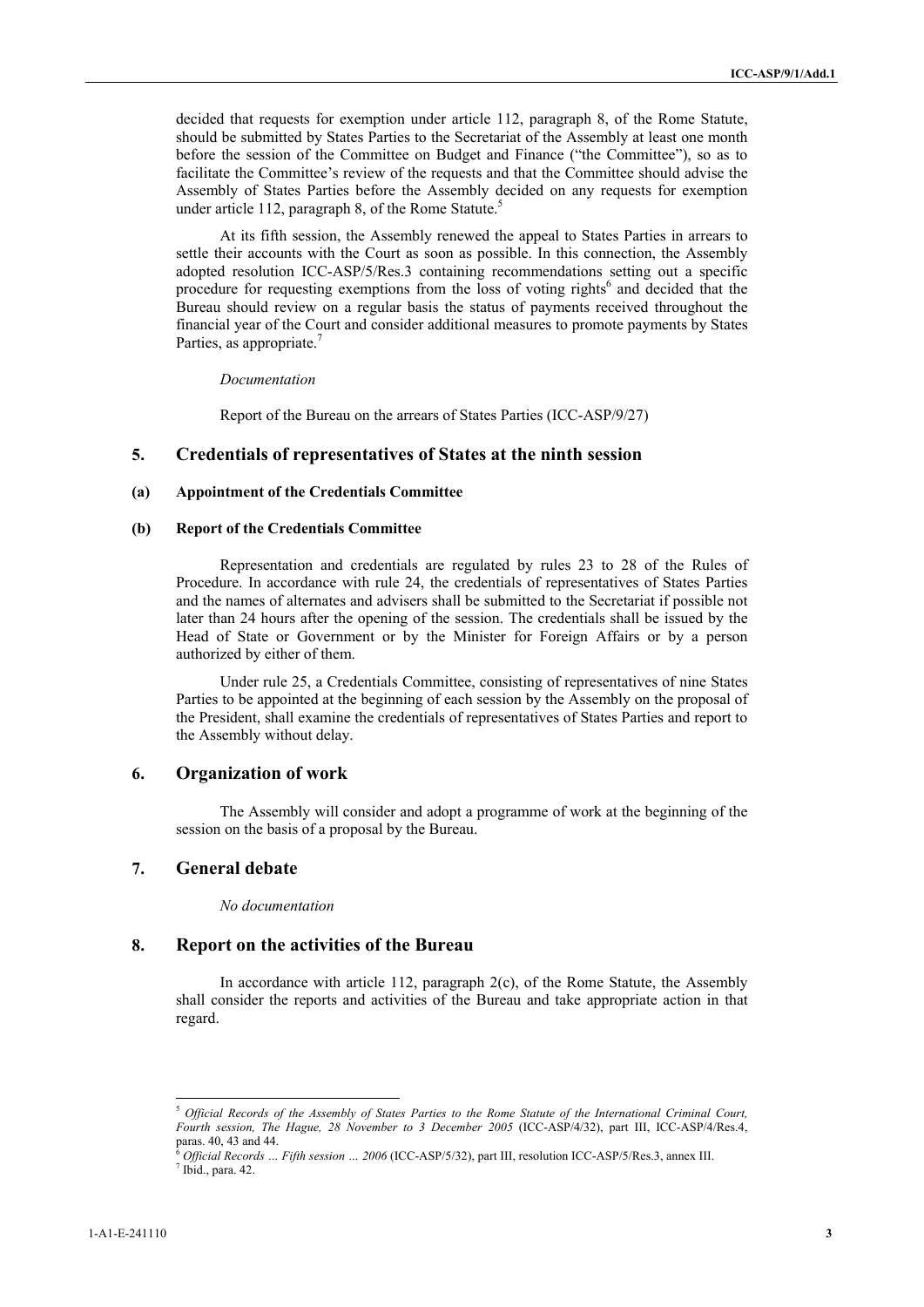#### *Documentation*

Report of the Bureau on the Plan of action for achieving universality and full implementation of the Rome Statute of the International Criminal Court (ICC-ASP/9/21)

Report of the Bureau on cooperation (ICC-ASP/9/24)

Report of the Court on the public information strategy 2011-2013 (ICC-ASP/9/29)

Report of the Bureau on equitable geographical representation and gender balance in the recruitment of staff of the International Criminal Court (ICC-ASP/9/30)

Report of the Bureau on the Independent Oversight Mechanism (ICC-ASP/9/31)

Report of the Bureau on the strategic planning process of the International Criminal Court (ICC-ASP/9/32)

### **9. Report on the activities of the Court**

Under article 112, paragraph 2(b), of the Rome Statute, the Assembly shall provide management oversight to the Presidency, the Prosecutor and the Registrar regarding the administration of the Court. In accordance with article 112, paragraph 5, of the Rome Statute, the President of the Court, the Prosecutor and the Registrar or their representatives may participate in meetings of the Assembly. As provided in rule 34 of the Rules of Procedure, they may make oral or written statements and provide information on any question under consideration. Accordingly, the President of the Court will present a report on the activities of the Court since the previous session of the Assembly.

*Documentation* 

Report on the activities of the Court (ICC-ASP/9/23)

### **10. Election of six members of the Committee on Budget and Finance**

By its resolution ICC-ASP/1/Res.4, the Assembly decided to establish a Committee on Budget and Finance. The Committee is composed of 12 members of different nationalities who shall be experts of recognized standing and experience in financial matters at the international level from States Parties. They shall be elected by the Assembly for a term of office of three years on the basis of equitable geographical distribution.

The terms of office of six members of the Committee will expire on 20 April 2011.

*Documentation* 

Election of members of the Committee on Budget and Finance (ICC-ASP/9/22)

### **11. Appointment of the External Auditor**

Regulation 12 of the Financial Regulations and Rules provides that the Assembly shall appoint an Auditor for a period of four years and the appointment may be renewed.

At its fifth session, the Assembly endorsed the recommendation of the Committee on Budget and Finance to appoint as the External Auditor for a second quadrennium (2007-2010) the National Audit Office of the United Kingdom of Great Britain and Northern Ireland.<sup>8</sup>

The Assembly will consider the appointment of an External Auditor for the quadrennium 2011–2014.

<sup>8</sup> *Official Records…Fifth session*… (ICC-ASP/5/32), part I, para. 31 and part II, para. 43.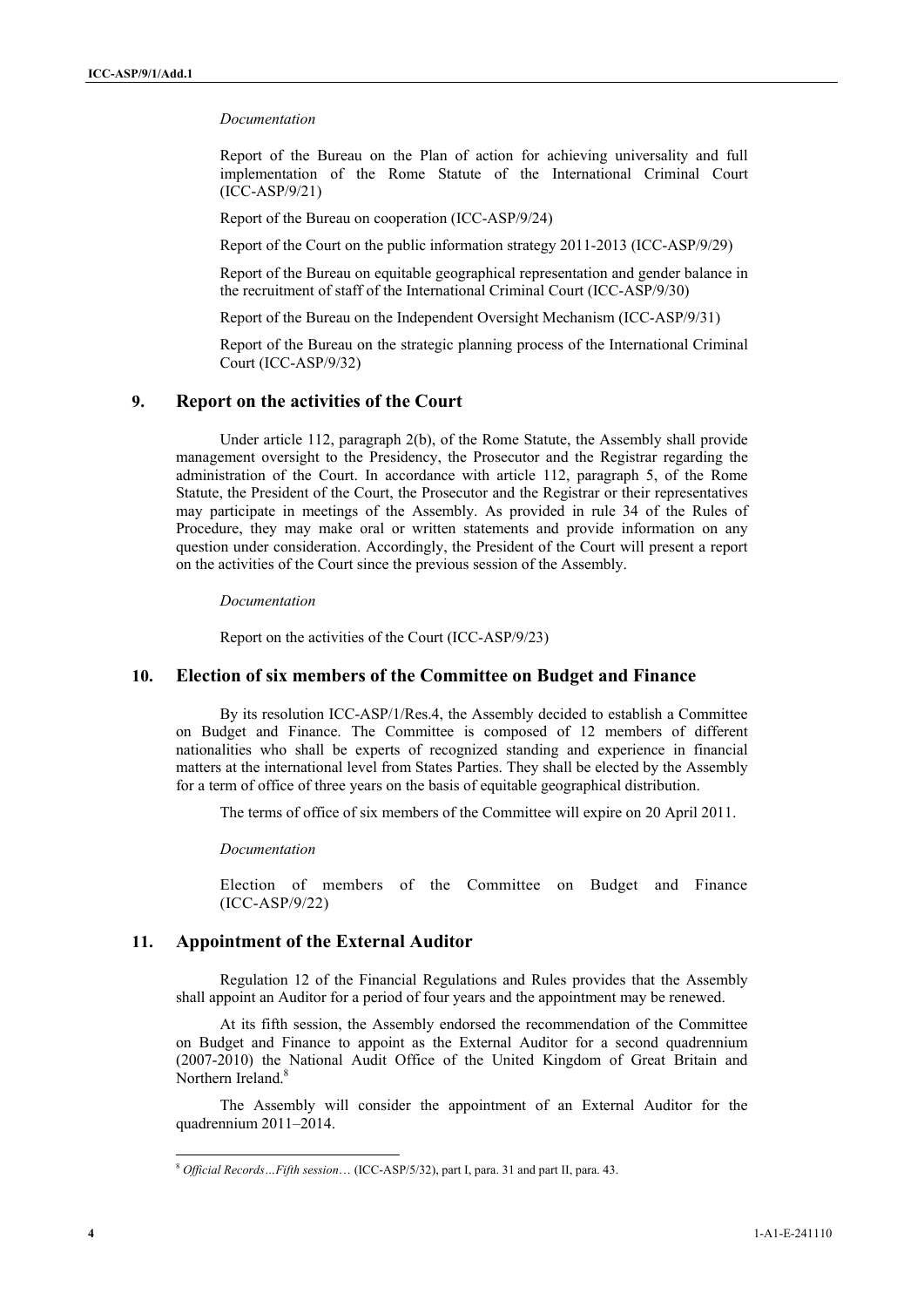#### *Documentation*

Report of the Committee on Budget and Finance on the work of its fifteenth session (ICC-ASP/9/15)

Report of the Court on the appointment of the External Auditor (ICC-ASP/9/33)

#### **12. Consideration and adoption of the budget for the ninth financial year**

In accordance with article 112, paragraph 2(d), of the Rome Statute, the Assembly shall consider and decide on the budget of the Court.

Regulation 3 of the Financial Regulations and Rules of the Court provides that the Registrar shall prepare the proposed programme budget for each financial period and submit it to the States Parties as well as to the Committee on Budget and Finance for consideration. The Committee on Budget and Finance shall make the relevant recommendations to the Assembly.

At its third session, the Assembly endorsed the recommendation of the Committee that the Court should include in future performance reports data on financial performance and results achieved rather than outputs. This information should be submitted annually to the Assembly through the Committee either in the draft programme budget or in a separate performance report.<sup>9</sup>

At its eighth session, the Assembly invited the Court to engage in a dialogue with States Parties on the utilization of internal and external counsel and the revised costs analysis of the two options, taking into consideration the comments of the Committee on Budget and Finance at its thirteenth session, and requested the Court to present to the Assembly at its ninth session an updated report on the comparison between internal and external counsel, including the revised cost analysis.<sup>10</sup>

At its eighth session, the Assembly, inter alia, invited the Court to to report on the feasibility and the conditions for the establishment of a voluntary system of funding family visits, with a view to its establishment by the Assembly at its ninth session.<sup>11</sup> The Assembly further invited the Court to review the relevant parts of the Regulations of the Registry in light of this resolution and the Reports of the Bureau on family visits for indigent  $d$  detainees<sup>12</sup> and invited the Registrar to continue the dialogue with States Parties. Furthermore, the Assembly invited the Court to report on the measures undertaken pursuant to resolution ICC-ASP/8/Res.4 and their financial implications. The Assembly will take a decision on the issue of funding family visits to indigent detainees.

#### *Documentation*

Proposed Programme Budget for 2011 of the International Criminal Court (ICC ASP/9/10, Corr. 1 and Corr. 2)

Report of the Committee on Budget and Finance on the work of its fourteenth session (ICC-ASP/9/5)

Report of the Committee on Budget and Finance on the work of its fifteenth session (ICC-ASP/9/15)

Report of the Court on its assessment of the implementation of International Public Sector Accounting Standards (ICC-ASP/9/3)

Report of the Court on analytic accountability (ICC-ASP/9/4)

Report on budget performance of the International Criminal Court as at 31 March 2010 (ICC-ASP/9/6)

<sup>&</sup>lt;sup>9</sup> Official Records ... Third session ... 2004 (ICC-ASP/3/25), part II.A.8(b), para. 50, and part II.A.1, para. 4.<br><sup>10</sup> Official Records ... Eighth session ... 2009 (ICC-ASP/8/20), part II, ICC-ASP/8/Res.3, para. 26.<br><sup>11</sup>

<sup>&</sup>lt;sup>12</sup> IICC-ASP/8/42.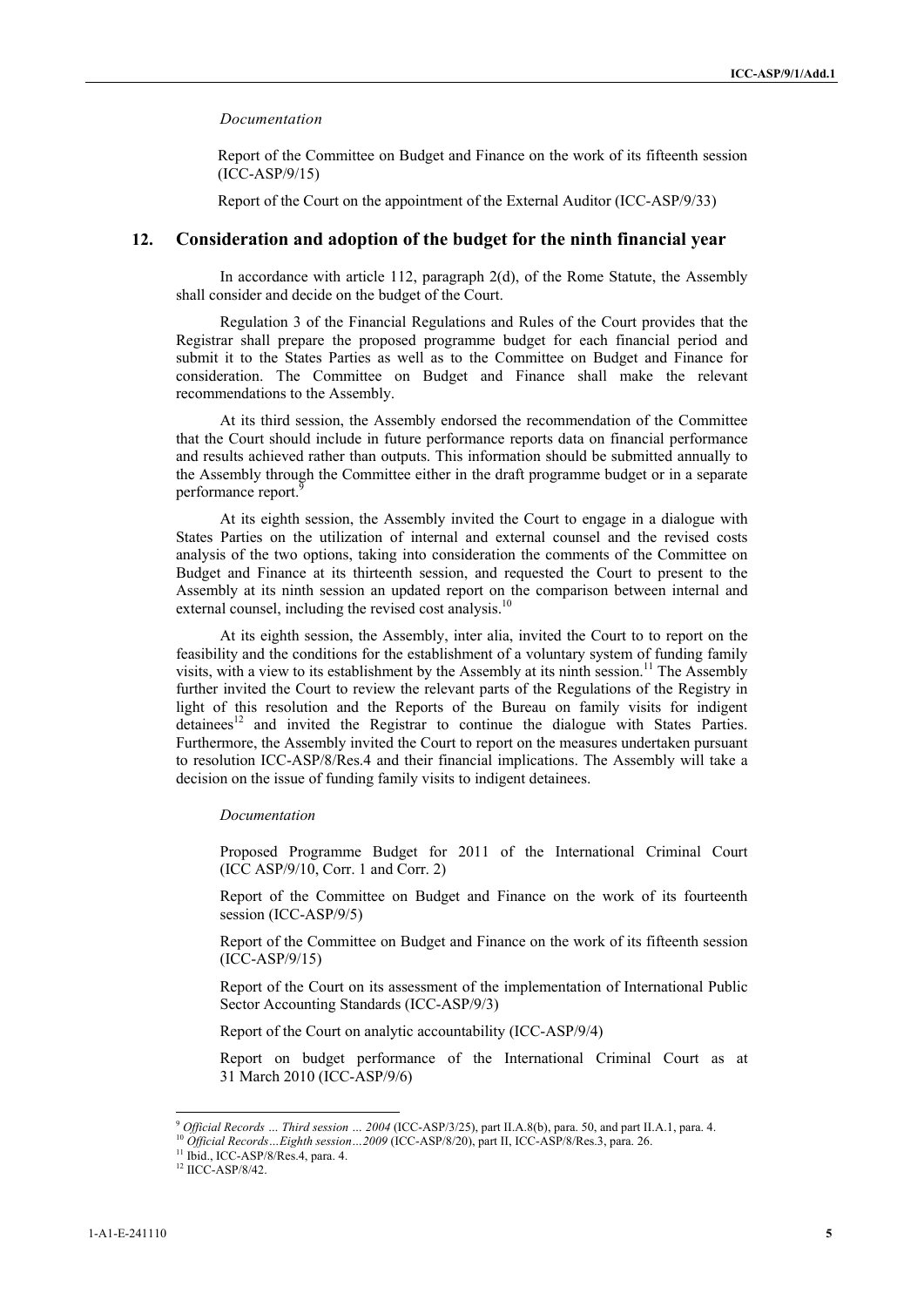Report on programme performance of the International Criminal Court for the year 2009 (ICC-ASP/9/7)

Report of the Court on human resources management (ICC-ASP/9/8)

Updated Report of the Court on legal aid: Legal and financial aspects of funding victims' legal representation before the Court, the comparison between internal and external counsel (ICC-ASP/9/9)

Report of the Court on the Kampala Field Office: activities, challenges and review of staffing levels; and on memoranda of understanding with situation countries (ICC-ASP/9/11)

Report on the review of field operations (ICC-ASP/9/12)

Report on budget performance of the International Criminal Court as at 30 June 2010 (ICC-ASP/9/16)

Report on the job evaluation study of posts at Professional level (ICC-ASP/9/17)

Report of the Court on its proposed schedule and budget for the implementation of the International Public Sector Accounting Standards (IPSAS) (ICC-ASP/9/18)

Updated Report of the Court on capital investment replacements (ICC-ASP/9/19)

### **13. Consideration of the audit reports**

Regulation 12 of the Financial Regulations and Rules provides that the Assembly shall appoint an Auditor to conduct audits in conformity with generally accepted common auditing standards, subject to any special directions of the Assembly and in accordance with the additional terms of reference set out in the annex to the Financial Regulations and Rules. At the 11<sup>th</sup> meeting of its first session, on 22 April 2003, the Assembly was informed that the Bureau, acting under the delegated authority of the Assembly,<sup>13</sup> had appointed the National Audit Office of the United Kingdom of Great Britain and Northern Ireland as Auditor for the Court for a period of four years.<sup>14</sup>

At its fifth session, the Assembly reappointed as External Auditor for a second quadrennium (2007-2010) the National Audit Office of the United Kingdom of Great Britain and Northern Ireland.<sup>15</sup>

In accordance with regulation 12.7, the Auditor shall issue a report on the audit of the financial statements and relevant schedules relating to the accounts for the financial period. In accordance with regulations 12.8 and 12.9, audit reports, before their submission to the Assembly, are subject to examination by the Registrar and the Committee on Budget and Finance. The Assembly considers and approves the financial statements and audit reports forwarded to it by the Committee on Budget and Finance.

#### *Documentation*

Report of the Committee on Budget and Finance on the work of its fifteenth session (ICC-ASP/9/15)

Financial statements for the period 1 January to 31 December 2009 (ICC-ASP/9/13)

Trust Fund for Victims financial statements for the period 1 January to 31 December 2009 (ICC-ASP/9/14)

<sup>&</sup>lt;sup>13</sup> Official Records ... First session, New York, 3-10 September 2002 (ICC-ASP/1/3 and Corr.1), part I, para. 29.

<sup>&</sup>lt;sup>14</sup> Official Records... First session (first and second resumptions) ...  $2003$  (ICC-ASP/1/3/Add.1), part I, para. 40.<br><sup>15</sup> Official Records ... Fifth session ... 2006 (ICC-ASP/5/32), part II, para. 43.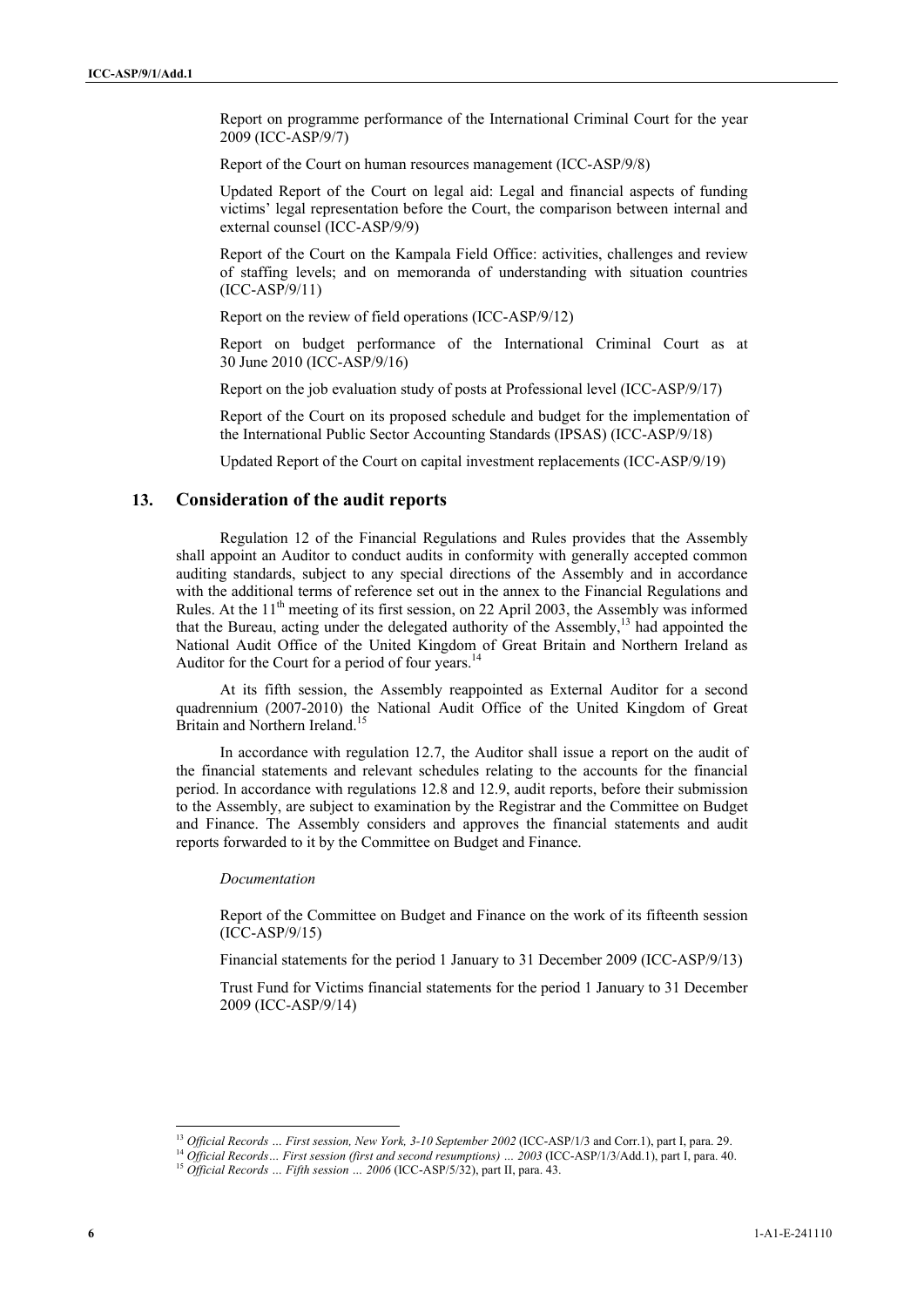### **14. Report of the Board of Directors of the Trust Fund for Victims**

By its resolution ICC-ASP/1/Res.6,<sup>16</sup> the Assembly established a Trust Fund for the benefit of victims of crimes within the jurisdiction of the Court, and of the families of such victims, as well as a Board of Directors of the Trust Fund for the benefit of victims.

In accordance with paragraph 11 of resolution ICC-ASP/1/Res.6, the Board shall report annually to the Assembly on the activities and projects of the Fund and on all offered voluntary contributions, regardless of whether they were accepted or refused.

#### *Documentation*

Report to the Assembly of States Parties on the activities and projects of the Board of Directors of the Trust Fund for Victims for the period 1 July 2009 to 30 June 2010 (ICC-ASP/9/2)

### **15. Premises of the Court**

At its sixth session, the Assembly adopted resolution ICC-ASP/6/Res.1, whereby it, inter alia, decided that the permanent premises of the Court should be constructed on the Alexanderkazerne site and, in this connection, authorized the host State to launch the architectural design competition**.** Furthermore, the Assembly established an Oversight Committee, composed of ten States Parties, to provide strategic oversight for the permanent premises project in accordance with annex II of resolution ICC-ASP/6/Res.1.<sup>17</sup>

Resolution ICC-ASP/6/Res.1, annex II, provides, inter alia, that the Oversight Committee shall submit any draft resolutions or information to the Assembly through the Bureau. Furthermore, annex II provides that the Chairperson of the Oversight Committee shall report to the Assembly.

*Documentation* 

Report on the activities of the Oversight Committee (ICC-ASP/9/28)

### **16. Amendments to the Rome Statute**

By resolution ICC-ASP/8/Res.6, the Assembly established a Working Group of the Assembly of States Parties for the purpose of considering, as from its ninth session, amendments to the Rome Statute proposed in accordance with article 121, paragraph 1, of the Statute at its eighth session,**<sup>18</sup>** as well as any other possible amendments to the Rome Statute and to the Rules of Procedure and Evidence, with a view to identifying amendments to be adopted in accordance with the Rome Statute and the Rules of Procedure of the Assembly of States Parties.

### **17. Review Conference follow-up**

The Review Conference, in its consideration of the stocktaking topics, adopted resolutions and a declaration. The Bureau, through its Working Groups, has considered the follow-up to the decisions of the Review Conference on the respective topics.

 Further, pursuant to resolution ICC-ASP/8/Res.6, by which the Assembly decided that the Bureau shall, inter alia, as part of the follow up to the Review Conference, keep under constant review the question of enhancing the efficiency and effectiveness of the Court, including by considering the possibility of establishing mechanisms within its New

<sup>&</sup>lt;sup>16</sup> Official Records ... First session, New York, 3-10 September 2002 (ICC-ASP/1/3 and Corr.1), part IV.

<sup>&</sup>lt;sup>17</sup> Official Records ... Sixth session ... 2007 (ICC-ASP/6/20), vol. I, part. III, ICC-ASP/6/Res.1, paras. 1 and 4.<br><sup>18</sup> Official Records ... Eighth session ... 2009 (ICC-ASP/8/20), vol. I, annex II.